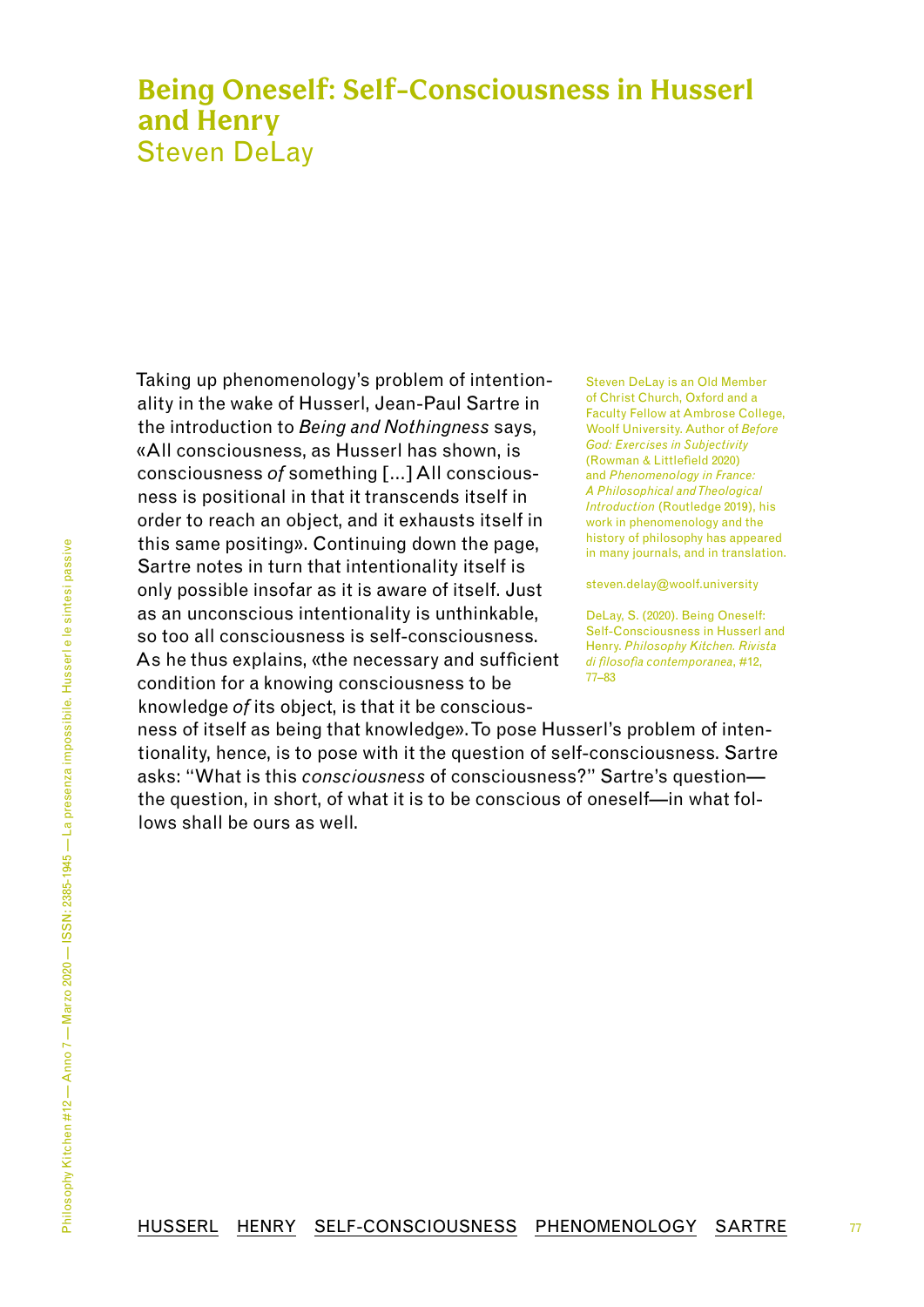Taking up phenomenology's problem of intentionality in the wake of Husserl, Jean-Paul Sartre in the introduction to *Being and Nothingness* says, «All consciousness, as Husserl has shown, is consciousness *of* something […] All consciousness is positional in that it transcends itself in order to reach an object, and it exhausts itself in this same positing» (1998, 7). Continuing down the page, Sartre notes in turn that intentionality itself is only possible insofar as it is aware of itself. Just as an unconscious intentionality is unthinkable, so too all consciousness is self-consciousness. As he thus explains, «the necessary and sufficient condition for a knowing consciousness to be knowledge *of* its object, is that it be consciousness of itself as being that knowledge» (1998, 8). To pose Husserl's problem of intentionality, hence, is to pose with it the question of self-consciousness. Sartre asks: «What is this *consciousness* of consciousness?» (1998, 8) Sartre's question—the question, in short, of what it is to be conscious of oneself—in what follows shall be ours as well. What, we too shall ask, is self-consciousness? When somebody says "I," to what does one refer? Or better still, what ultimately is it to be oneself?

To say self-consciousness is ubiquitous to experience is not to say that, in being acquainted with oneself, such self-acquaintance is a matter of conceptual, reflective, or indeed intuitive knowledge. On the contrary, here knowing oneself means instead being aware of oneself in a definitively pre-re-

flective way. **1** Before taking myself as an object of thematic thought, I am already aware of myself, albeit tacitly. Contrast, for example, the experience one was having up to the moment of reading this sentence, and the experience one in turn now when asked to pause from one's reading and to think explicitly one's act of reading. Whereas before one was surely self-aware

(one knew oneself to be reading), one had not yet taken oneself as a thematic object of focal attention. Indeed, as Sartre illustrates with his example of counting cigarettes, if there were no such implicit mode of self-acquaintance characterizing experience, and if rather we were aware of ourselves only by reflecting explicitly on ourselves, this would lead to an infinite regress of knowing consciousnesses. For, to any reflecting consciousness that has taken another conscious act as its object, we can always ask of it: «How is *it* conscious? By some further act of consciousness?» To say "no" would be to concede the precise mode of pre-reflective self-consciousness that re-

flective theories of self-consciousness deny. **2** Were we to say "yes", however, we may then put the same question to this additional reflective consciousness we had the first: how, again, is *it* conscious of itself? In this way, the questioning goes on without end. Hence, «If we wish to avoid an infinite regress», concludes Sartre, «there must be an immediate, non-cognitive, relation of the self to itself». (Sartre 1998, 9) What more are we to say about this mode of pre-reflective self-awareness?

For Husserl, we know, the question of this self-consciousness is not an item of mere curiosity. Elucidating it is foundational to the entire enterprise of accounting for how experience is possible. As Dan Zahavi concludes the matter in an essay to which we shall turn later,

**1** This is the claim that Dan Zahavi attributes to all the classical phenomenologists, including not just Sartre, but also Husserl, Heidegger, and Merleau-Ponty. For a paper challenging this thesis that all consciousness entails self-consciousness, see Schear (2009).

**2** Aims to explain self-consciousness by appeal to reflection are not new to the history of philosophy. Most recently, such attempts have become popular in the analytic philosophy of mind. On the one side, there are those like William Lycan who hold that a conscious state is so insofar as a higher-order state takes the former as its object of perception—the so-called "HOP" theories of self-consciousness. See, for instance, Lycan (2004). On the other side, there are those with Peter Carruthers who contend instead that it is not a higher-order perceptive state, but rather a higher-order thought, by which a first-order state is thereby made conscious. In any case, whether the relation between the first-order and higher-order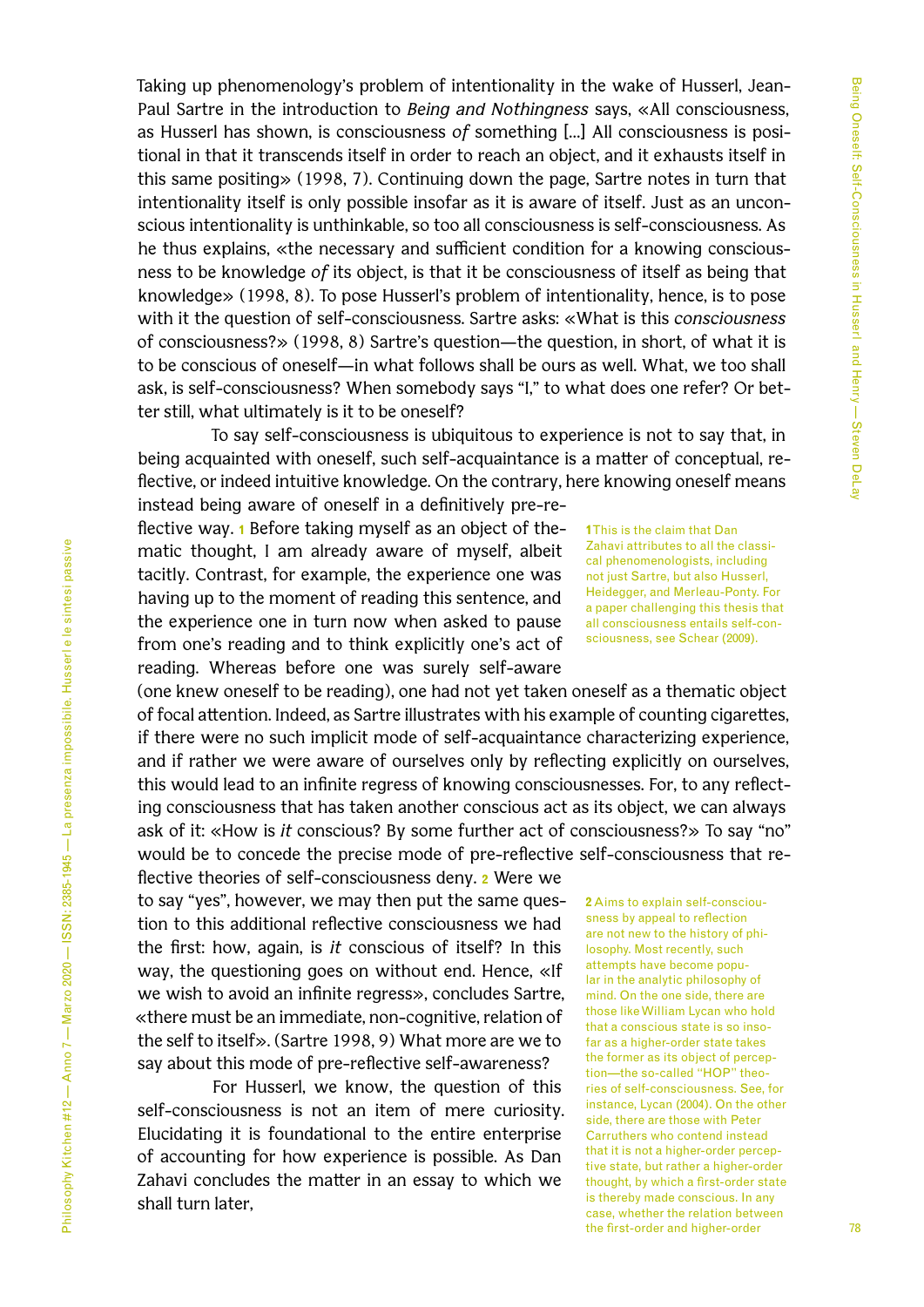Husserl also very well knew that his analysis of intentionality would lack a proper foundation as long as the problem concerning the self-manifestation of consciousness remained unaccounted for. That is, without an elucidation of the unique givenness of subjectivity, it would be impossible to account convincingly for the appearance of objects, and ultimately phenomenology would be incapable of realizing its own proper task, to provide a clarification of the condition of possibility for manifestation (2003, 174).

Many of Husserl's readers from the beginning have noted the core role the ethos of rigor plays in his phenomenology. For instance, in a famous study criticizing Husserl's transcendental idealism, Roman Ingarden

state is said to be a matter of perception or thought, self-consciousness is explained by a reflective account that only generates an infinite regress, as Sartre had said. It is a great merit of the phenomenological tradition's notion of pre-reflective self-awareness that it undercuts such theories, avoiding the confusion to which they give rise. A notable exception to this trend in the philosophy of mind to account for self-consciousness with reflective theories is Uriah Kriegel, whose work recognizes the existence of pre-reflective awareness, though formulating it with an eye back to Franz Brentano rather than Husserl.

was to note the extent to which Husserl's thought takes its bearings from a rational *telos*, one for Husserl entailing the need for both systematicity and intuitive clarity. Phenomenology for Husserl was to be the paragon of *scientific* inquiry. That means uncovering the foundations of what makes intentionality possible. As Ingarden comments, «The concept of philosophy as rigorous science has a postulatory and programmatic character: Husserl wanted to realize such a philosophy and was convinced that its realization was possible when and only when philosophy became eidetic knowledge about pure consciousness and its intentional correlates obtained in immanent eidetically attuned perception» (1975, 23). Philosophy as rigorous science is thus "first philosophy" by grounding (and thereby explicating) how transcendental subjectivity makes intentionality and hence experience possible. In so doing, it likewise lays the basis for understanding how others sciences (both natural and human) are themselves able to acquire the knowledge of the world that they do.

As Husserl says, phenomenology therefore

is *scientific* life-philosophy, i.e., a science that does not presuppose and is not based on the already existing sciences, but is rather a *radical* science, having as its fundamental scientific theme the concrete universal life and its life-world, the real concrete surrounding world (Staiti 2011, 168).

Yet there is nothing arid or abstract about this theoretical approach. For Husserl, in fact, phenomenology as radical science answers to life's own urge to comprehend itself. A scientific life-philosophy, so understood, satisfies the very desire to make sense of existence. He says,

Why do people turn to philosophy? First and foremost not, as is the case in all other disciplines, in order to be 'productive' and to finally become a professor. The urgency of life and the riddle of existence, which cause so much suffering to the *dóskolos*, lead to philosophy, and life demands an answer (Staiti 2011, 168). **3**

But what is life? How is it given? Husserl was always to note consciousness does not in the first place give itself as ordinary intentional objects do. Though one always can (and sometimes does) reflect on oneself as the thematic object of one's experience, this subject-object relationship of reflection is not the most basic way in

**3** For a very informative exploration of how Husserl's transcendental phenomenology strikes a delicate balance between the extremes of Heinrich Rickert's and Paul Natorp's Neo-Kantian rationalism, on the one hand, and Wilhelm Dilthey's and Georg Simmel's historicist life-philosophy, on the other, see Staiti's study just cited.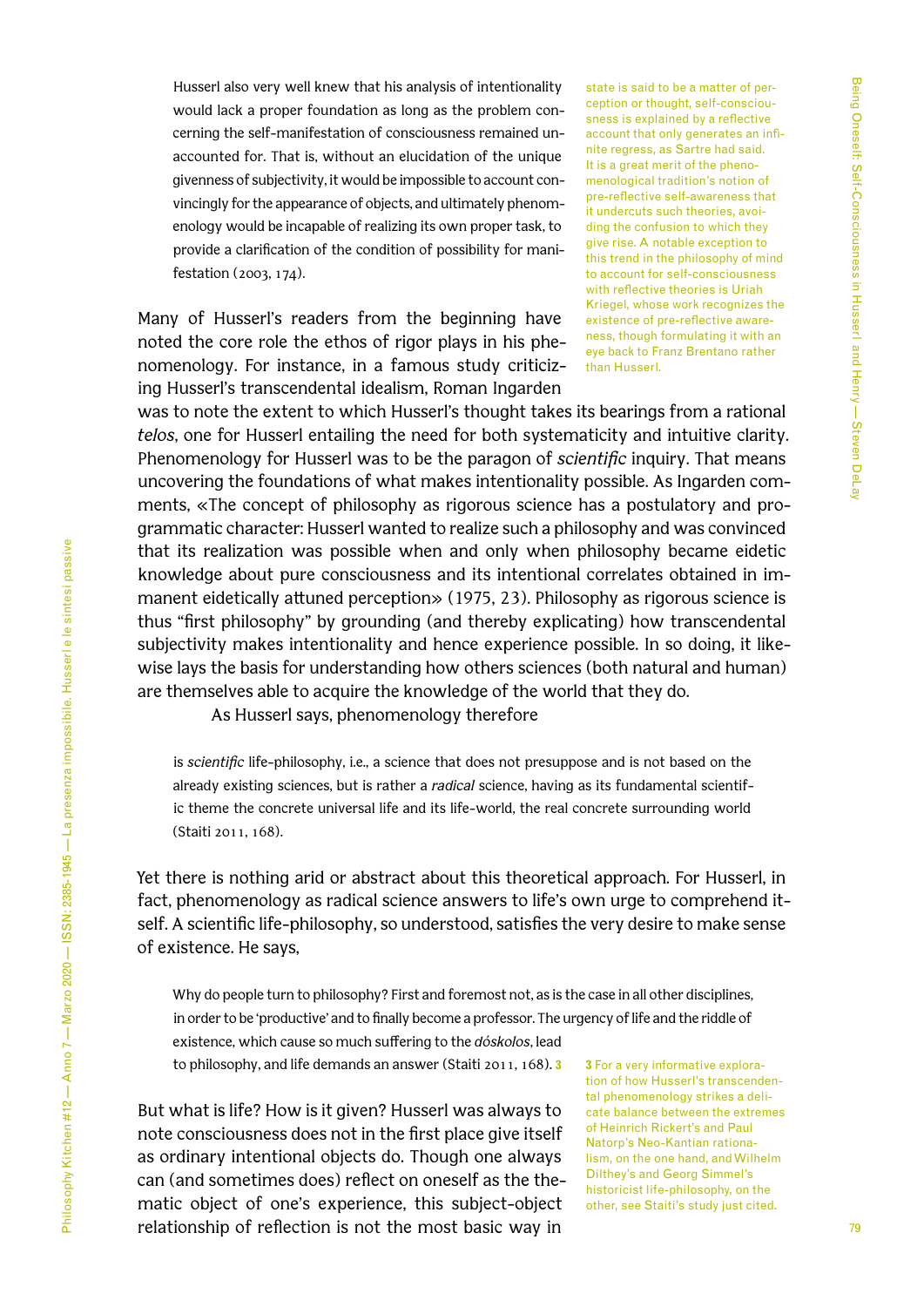which we experience ourselves. Intentionality, which gives an object, is not itself given intentionally to begin with. I am not primarily an intentional object for myself. To use again Sartre's own language, consciousness has a "non-thetic" awareness of itself, a tacit awareness of itself prior to reflection, prior even to any intentional relation whatsoever.

What, then, accordingly is self-consciousness? Husserl formulates the view we have seen Sartre himself adopt. Inner time-consciousness accounts for the consciousness of oneself:

Consciousness is necessarily *consciousness* in each of its phases. Just as the retentional phase is conscious of the preceding phase without making it into an object, so too the primal datum is already intended—specifically, in the original form of the "now"—without its being something objective (Zahavi 2003, 172).

For Husserl, it is in virtue of the structure of internal time-consciousness that an intentional act is conscious of itself. If, then, intentionality is that by which we reach an object, we contact that object only because we have first been in touch with ourselves. Before I cognize or otherwise relate to an object intentionally, I am in contact with myself. Here, it is question of a realm of *passivity*, a level of consciousness operating well before any actively constitutive act of the *ego*. Says Husserl,

Within subjectivity [*Geistigkeit*] we have two levels. They are indivisible because they are essentially related to one another: the lower level—that of the mere psychic [*seelisch*] and the higher level, that of subjectivity [*Geistigkeit*] in an eminent sense. The lower level is that of pure passivity…(Staiti 2011, 184) **4**

Here, we may return to the Zahavi essay mentioned earlier. In it, Zahavi formulates so as to answer a longstanding objection—one formulated by Manfred Frank and Ernst Tugendhat among others—according to which Husserl never recognized the problem of self-consciousness properly. Husserl, so the argument goes, remained insensitive to the problem, because, enthralled to the problem of intentionality, he remained beholden to a subject-object model of self-awareness. As Zahavi explains the charge,

**4** It is important not to confuse passive synthesis—acts of which include association and motivation, for example—with pre-reflective self-consciousness itself as such. Though it must be emphasized that passive synthesis and inner time-consciousness are distinct, this is not to deny they are importantly related. For an account of the relation between them that also weighs in on the debate over how exactly to understand the relation between inner time-consciousness, on the one hand, and intentional acts and their objects, on the other, see DeRoo (2011).

Husserl was too occupied with the problem of intentionality

to ever pay real attention to the issue of self-awareness. Due to his interest in intentionality Husserl took object-consciousness as the paradigm of every kind of awareness and therefore settled with a model of self-awareness based upon the subject-object dichotomy, with its entailed difference between the intending and the intended (Zahavi 2003, 157).

More importantly, perhaps, it is Michel Henry whose phenomenology of life that has most famously criticized the Husserlian account of pre-reflective self-consciousness in terms of inner time-consciousness. In keeping with a fundamental distinction Henry draws between the appearing of consciousness and the appearing of the world, he says self-manifestation (what he calls "life") takes place as a self-affection: «*Life reveals itself*. Life is self-revelation» (2019, 59).

Reminiscent of Kierkegaard for whom life is interiority, Henry in all of his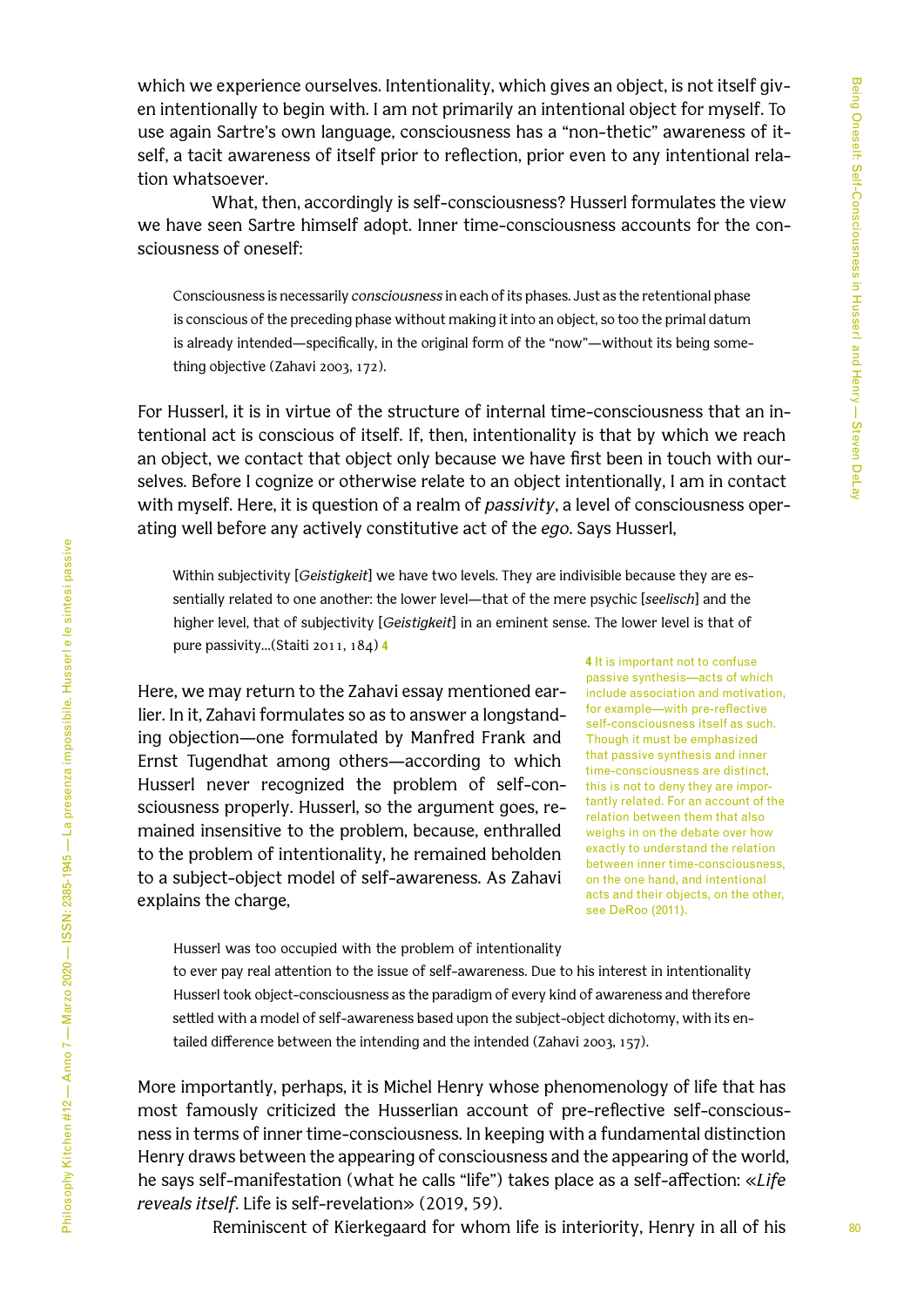works insists that self-manifestation is a mode of affectivity, of a pure immanence in which one experiences oneself as crushed against oneself without intentional rupture, temporal delay, or structural difference:

If the Self relates to itself by experiencing itself in the absolute immanence of life and in it alone, phenomenology still asks: what does the phenomenological reality of this originary Affectivity that precedes every sentiment by making it possible—the originary phenomenological tonalities of this Affectivity are the suffering and joy in which the experiencing itself of life occurs, and thus every possible Self. Life is a pathos. *Every me is an immanent pathos-filled relation to itself* (2019, 62).

From this perspective that sees consciousness as a radical immanence, it could appear Husserl's own philosophy of consciousness, which explains self-givenness in terms of inner time-consciousness, fails to uncover the deepest level of self-experience. This is precisely what Henry contends,

Let's examine anew this Self, this me that I am. "Me," wrote Husserl in a manuscript from the 1930s, "I am myself [*Ich bin Ich*]." We cannot confine ourselves to such a statement, as important as it may be. It is advisable to push the analysis further. Me, I am myself, but it isn't me who has given me to myself. My life experiences itself, but it is not the one that has brought it into this condition of experiencing itself; such a condition depends neither on its power nor its will (2019, 63). **5**

Husserl's account of inner time-consciousness is another instance of a philosophy that attempts to think self-manifestation according to the world's appearing—

according to *transcendence*—rather than according to the *pathos* of life's immanence. As Henry continues, «Thus, for Husserl, phenomenality is traditionally understood to start from consciousness, but consciousness is in essence intentional; it is nothing other than the movement by which it projects itself outside, so that phenomenality

arises from this coming into the outside and is due to it» (2019, 58). **6** But as Zahavi notes, Henry's criticism of Husserl according to which self-consciousness mistakenly is explained in terms of retentional modifications rather than an immediate impressional consciousness, misconstrues the latter's position:

Husserl's analysis is not meant to imply that consciousness only becomes aware of itself through the retention. On the contrary, Husserl explicitly insists that the *retentional* modification presupposes an *impressional* (primary, original, and immediate) self-manifestation, not only because consciousness is as such self-given, but also because a retention of an unconscious content is impossible (Zahavi 2003, 172).

Husserl and Henry agree that all consciousness is self-consciousness. Furthermore, they agree such self-consciousness is not intentional. And, according to Zahavi, they both also understand the deepest level of non-intentional self-consciousness to be an immediate, **5** Henry's most sustained criticism of Husserl along these lines is to be found in Henry (2008). In the work, it must be noted Henry relies just on Husserl's 1907 lectures.

**6** Notice Henry's criticism is *not* that Husserl distorts the character of self-manifestation by reducing it to a subject-object model (Frank's and Tugendhat's objection). His view, instead, is that despite his characterizing inner time-consciousness as pre-intentional, Husserl nevertheless succumbs to the prejudice of "ontological monism": portraying consciousness in terms of temporality as he does, subjectivity's own appearing is reduced to the world's mode of appearing, that is to say the mode of exteriority or transcendence. That Henry is identifying a problem concerning a more fundamental level of experience than mere object intentionality becomes clear when, in the very next line after the one just criticizing Husserl, Henry writes, «It is with Heidegger that the world's appearing finds its highest degree of elaboration. As early as §7 of *Sein und Zeit*, the phenomenon is explained according to the Greek—*phainomenon*—starting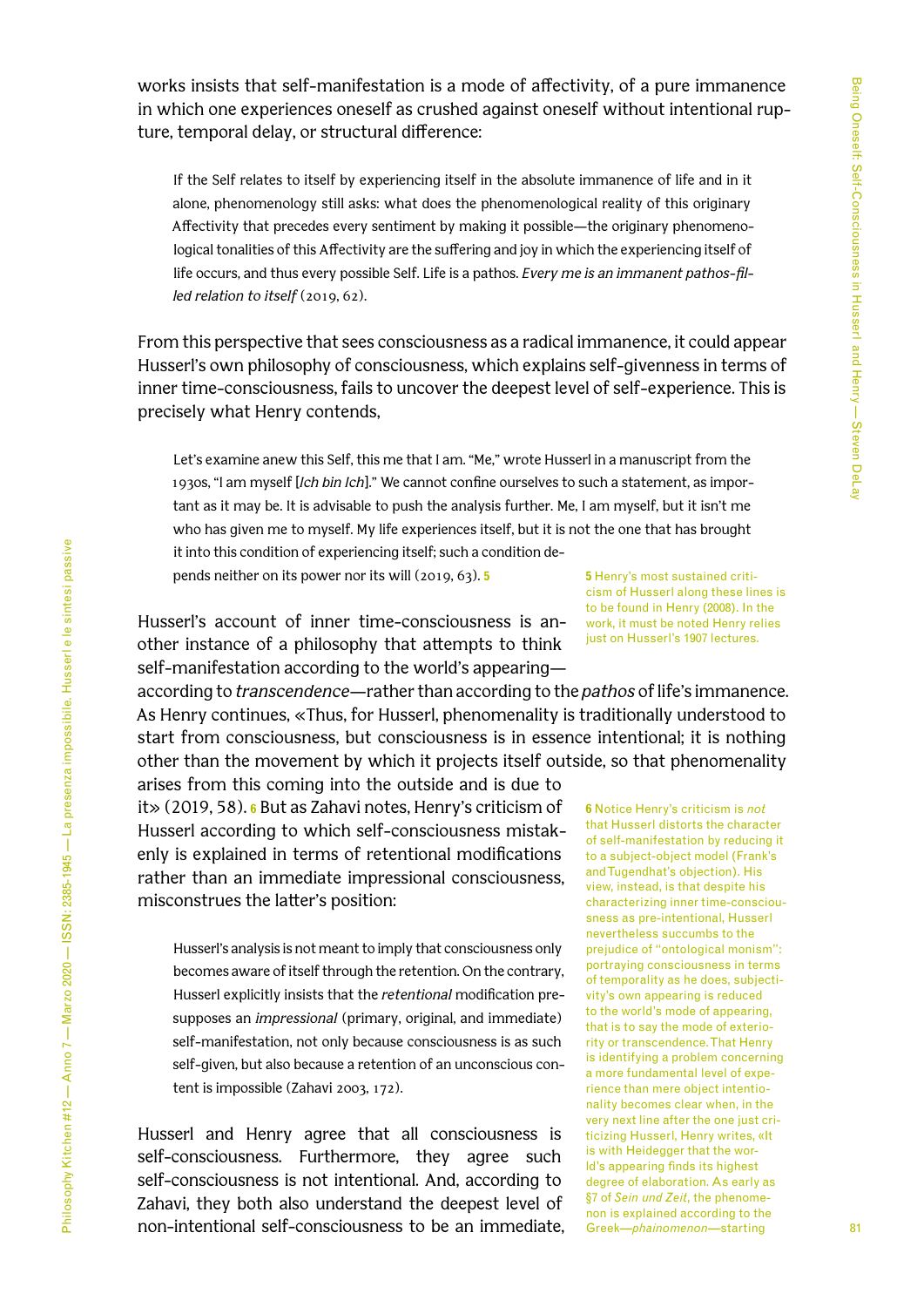affective, radical passivity. Does this mean, thus, there is no disagreement at all, that contrary to Henry's insistence, Husserl sees the passive realm of self-affection as he does?

At least one reason comes to mind for thinking the rapprochement is not complete. The disagreement concerns the very origin of life's self-affection. As Henry concurs with Kierkegaard's *The Sickness unto Death*, if I am unable to be anyone but myself, that is, if being myself means being this singular individual I am, it is because I am unable to escape from myself. Being oneself is not a matter of existing outside oneself with

from the root *pha*, *phos*, meaning 'light,' such that appearing signifies coming into the light, clarity, or 'that wherein something can become something manifest, visible in itself' [*d.h. das, worin etewas offenbar, an ihm selbst sichtbar warden kann*].' The world […] is a question of exteriority, of the 'outside of itself' as such, as the second part of *Sein und Zeit* explicitly states» (58-59). For a development of Henry's criticism against the residue of ontological monism in Husserl and Heidegger, see DeLay (2016).

others in the world. Nor, however, is it to be enclosed alone in a solipsistic interiority. The real disagreement, then, if there is one, between Husserl and Henry does not consist so much in how this structure of self-awareness should be characterized, but rather over its origin. What, if anything, brings it into being? Nobody, says Henry, has brought oneself into the condition of living, a fact Husserl's analyses of passive synthesis and internal time-consciousness never faced squarely. In the passive synthesis lectures, for instance, Husserl says this:

the transcendental ego cannot be born; […] The ego as transcendental ego was eternal; I am now, and belonging to this Now is a horizon of the past that can be unraveled into infinity. And this means precisely, the ego was eternal (Husserl 2001, 469).

Contrary to what Husserl argues here, one is not eternal, says Henry. Just as one has not given life to oneself, so the pure passivity in which one experiences oneself accordingly signals a power beyond oneself. In a twist sure to surprise anyone who has never bothered to read Henry closely for thinking Henry's was simply an oversimplistic philosophy of immanence, there in fact is, according to Henry himself, an Other lying at the depths of one's inmost self. Always already brought into the condition of living, but never by oneself, being oneself is to be born.